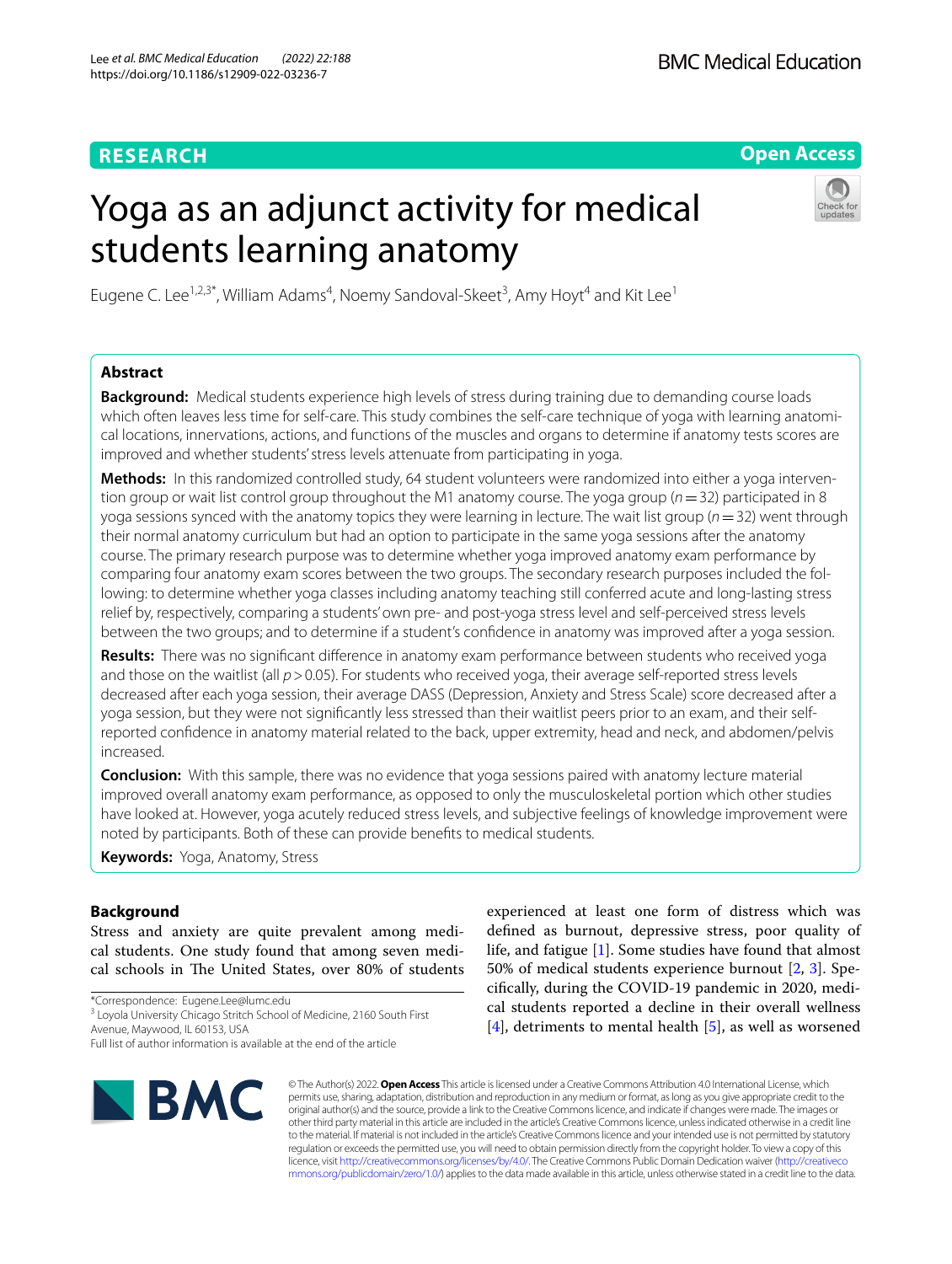learning behaviors [\[5](#page-7-4)], forcing medical educators to con-sider effective and novel ways to train physicians [[6\]](#page-7-5).

Even before the COVID-19 pandemic though, many institutions have been creating wellness curricula to offer resources that improve students' mental health. One survey found about 93% of medical school had a formal wellness program in 2019 [\[7](#page-7-6)], and suggestions for an efective wellness curriculum have been published [[8,](#page-7-7) [9](#page-7-8)]. Interventions such as yoga and meditation for medical students have been previously found to improve feelings of peace, focus, and patience, while simultaneously reducing stress levels and fatigue [\[10](#page-7-9), [11](#page-7-10)]. One study in particular evaluated a required one-time yoga/Pilates class within the frst year anatomy course and found improvements comparing a pre- and post-test of upper and lower limb musculoskeletal information while still beneftting stress levels [[12\]](#page-7-11). It is unknown if this enhanced musculoskeletal knowledge improved either students' overall anatomy grade or standardized exams, which are a source of stress for medical students. Another study found that using yoga postures to teach lower limb musculoskeletal anatomy not only enhanced one's anatomical knowledge, but facilitated the transfer of this new knowledge into one's yoga practice [\[13](#page-7-12)]. However, it has been suggested that requiring wellness activities in addition to demanding academic curricula may have negative consequences, such as perceived loss of productivity, toxic positivity, and lack of efectiveness from medical students [\[14](#page-7-13)].

At the Stritch School of Medicine, yoga classes were offered to medical students prior to 2018, but attendance to the classes was low (averaging 2–5 students out of 150+). When medical students were informally surveyed regarding the low attendance student comments generally focused on academic concerns. There were 4 main themes that emerged to increase likelihood of attending a yoga class: if the yoga class helped them study for class/ exams (anatomy class was identifed as the class most relevant to yoga by students) or prepared them for clinical rotations; if they felt yoga would ft their learning style; if they could get elective credit for attendance; and if the class ft their individual schedules. Of these themes, elective credit was not feasible, learning styles has been disproven to impact anatomy performance [[15\]](#page-7-14), and student wellness leaders had coordinated their own yoga classes that ft the students' schedule better with minimally improved attendance. No research has yet to investigate whether teaching yoga to students could improve their overall anatomy exam performance (which may correlate better with standardized exams) while decreasing stress levels.

The primary purpose of the study was to determine if a Hatha yoga class synced with anatomy lectures (by including anatomical locations, innervations, actions, and functions of the muscles and organs from lecture) would enhance the process of learning anatomy reflected through test scores in the first year anatomy course of medical school. If true, this could help to address concerns identifed from other studies [[12,](#page-7-11) [14](#page-7-13)], such as participating in yoga is a loss of productivity or not efective for medical student stress and standardized tests. Positive results would hopefully increase student buy in for wellness programs and therefore improve participation. Because a medical school anatomy exam includes more information than just the material covered by the yoga class, two secondary purposes were included in the study. One secondary purpose was to determine if participating in yoga with embedded educational material would still confer the stress relieving benefts that other studies have identified. The other secondary purpose was to determine if students subjectively felt that their confdence in the anatomy material covered were improved.

# **Methods**

# **Participants**

During 2018–2020 academic years at the Stritch School of Medicine, all frst year medical students were required to take anatomy in the frst semester of medical school concurrently with two longitudinal courses. The anatomy course per week was run as follows: an average of 8 h of in-person lecture material with two or three in-person 4-h labs where students would rotate through and explore an already dissected body. This averages about 16–20 h of scheduled class time. About every three weeks, there was an anatomy exam regarding the past three weeks' material. There were a total of four exams for the course.

The study included first year medical students at the Stritch School of Medicine (SSOM) who were enrolled in the fall semester anatomy course. The study excluded students with a medical condition or physical limitation that would preclude their ability to participate in yoga. All students enrolled in the anatomy course (335 over the 2 years) were notifed via email of the study about one month prior to the start of the anatomy course. One week prior to the start of the anatomy course, interested students were invited to a question-and-answer session regarding the study. The research study was approved by the Loyola University Chicago Health Sciences Campus (LUCHSC) Institutional Review Board (IRB), and the research protocol was performed in accordance with the relevant guidelines and regulations of the LUCHSC IRB. All participation was voluntary, and all participants provided informed consent before participating in any study activities.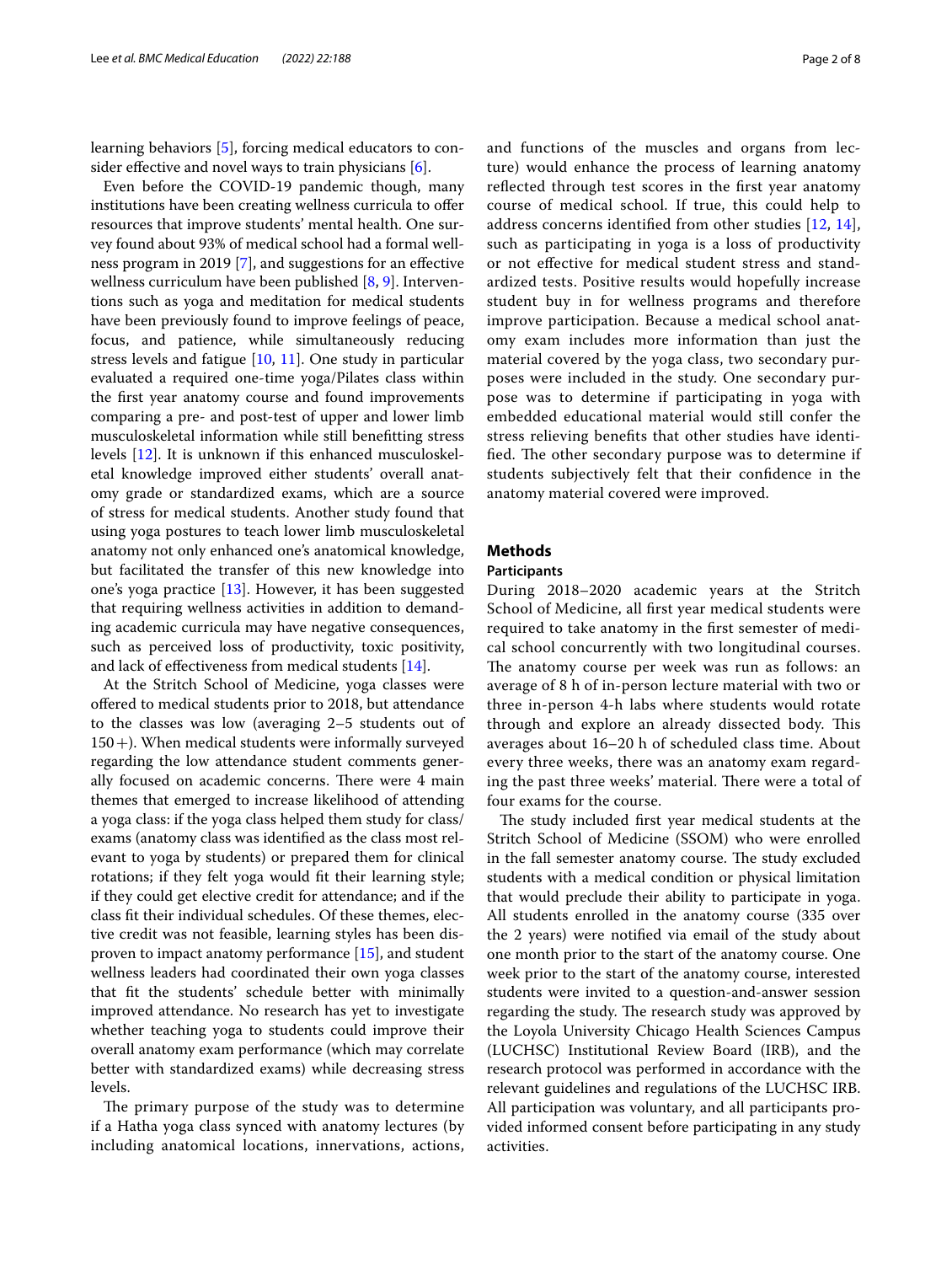# **Study design**

All participants completed an intake survey to capture baseline characteristics, including their age, race, learning style, prior anatomy experience, and prior experience with yoga. For this study, traditional students were those who immediately matriculated to medical school while non-traditional students were those with a gap of at least one year between graduation and matriculation to medical school. Students' primary learning style was also categorized as visual, aural, read/write, or kinesthetic as described by Fleming [\[16](#page-7-15)] and Leite et al. [[17\]](#page-7-16).

Before each anatomy exam, all participants also completed the Perceived Stress Survey 4 (PSS-4) which measures the frequency of stress on a scale from 0 to 16 points (where higher scores indicate more frequent stress) [\[18](#page-7-17), [19\]](#page-7-18). Students assigned to the yoga intervention cohort completed eight yoga sessions. Before and after each session, these students self-reported their confdence in the anatomy content covered in that session ranging from 0 (no confdence) to 4 (very confdent), stress on an 11-point score scale ranging 0 (no stress) to 10 (excessive stress), and completed the stress subscale of the Depression, Anxiety and Stress Scale (DASS-21) assessment; this subscale ranges from 0 to 42 points (where higher scores indicate more distress) [[20](#page-7-19)].

Regarding the yoga sessions, a certifed 200-h yoga teacher trained in Alignment yoga (a form of Hatha yoga) taught each yoga session. The teacher created a script that was utilized to maintain consistency between years. These sessions included both beginner and continuing yoga poses. The flow of the yoga followed the general sequence taught in Alignment yoga: Pre-yoga, standing postures, inversions, backbends, forward bends, twists, pranayama, and relaxation. Each yoga session included the anatomy lecture topics for that week. For example, if students had lectures on upper extremities, the yoga poses were described using anatomical locations, innervations, actions, and functions of the muscles of the upper extremity.

## **Power and sample size calculation**

An *a-priori* power and sample-size calculation was estimated to test the null hypothesis that average performance on the anatomy and physiology examinations was the same between students who take the yoga instruction course (intervention) and those who wait (control). Group sample sizes of 27 randomly assigned to the yoga condition and 27 randomly assigned to the control condition achieved 81.2% power to detect a difference of 7 (out of 100) examination points in a design with four examinations (or repeated observations). This computation assumed a 20% attrition rate in each group, a compound symmetry covariance structure for students' correlated exam responses, and a standard deviation of 8.65 points. These assumptions were based on historical data from the course between 2016–2018. This computation also assumed the correlation between observations on the same subject was 0.80 and that the alpha level was 0.05 [\[21–](#page-7-20)[23\]](#page-7-21).

# **Statistical analysis**

First year medical students were randomized to the yoga or wait cohort using a 1:1 random allocation scheme. For these participants, demographics are provided as valid counts and percentages for all nominal characteristics and as mean with standard deviation for age. For the primary purpose a linear mixed-efects model was used to estimate the mean diference in exam performance between the experimental (Yoga) and control (Wait) groups. An interaction term was used to estimate the mean diference between these two cohorts for each exam, and a Sidak correction was used to control the Type 1 error rate. Because students could contribute up to four exam scores to the analysis, random intercepts were allowed for each student to account for their correlated exam performance. The degrees of freedom for these comparisons were estimated using the method of Kenward and Roger  $[24]$  $[24]$  $[24]$ . The same approach was used to compare group responses on the PSS-4 assessment.

Among students assigned to the yoga cohort, linear mixed-efects models were also used to estimate the mean change in both the self-reported stress response and DASS stress response from pre-intervention to post-intervention. As before, a Sidak correction was used to control the Type 1 error rate for these comparisons and, because students could contribute up to two responses for each yoga session, random intercepts were allowed for each student to account for their correlated responses. The degrees of freedom for these comparisons were also estimated using the method of Kenward and Roger [[24\]](#page-7-22).

Finally, we used generalized estimating equations (GEE models) to estimate the odds of reporting higher confdence in each anatomy construct post-session versus pre-session for students assigned to the yoga intervention cohort. These models specified a multinomial distribution with cumulative logit link for the ordinal confdence response and used robust standard errors to account for students' paired (correlated) survey responses. As before, a Sidak correction was used to control the Type 1 error rate for these comparisons. All analyses were completed using SAS version 9.4 (Cary, NC).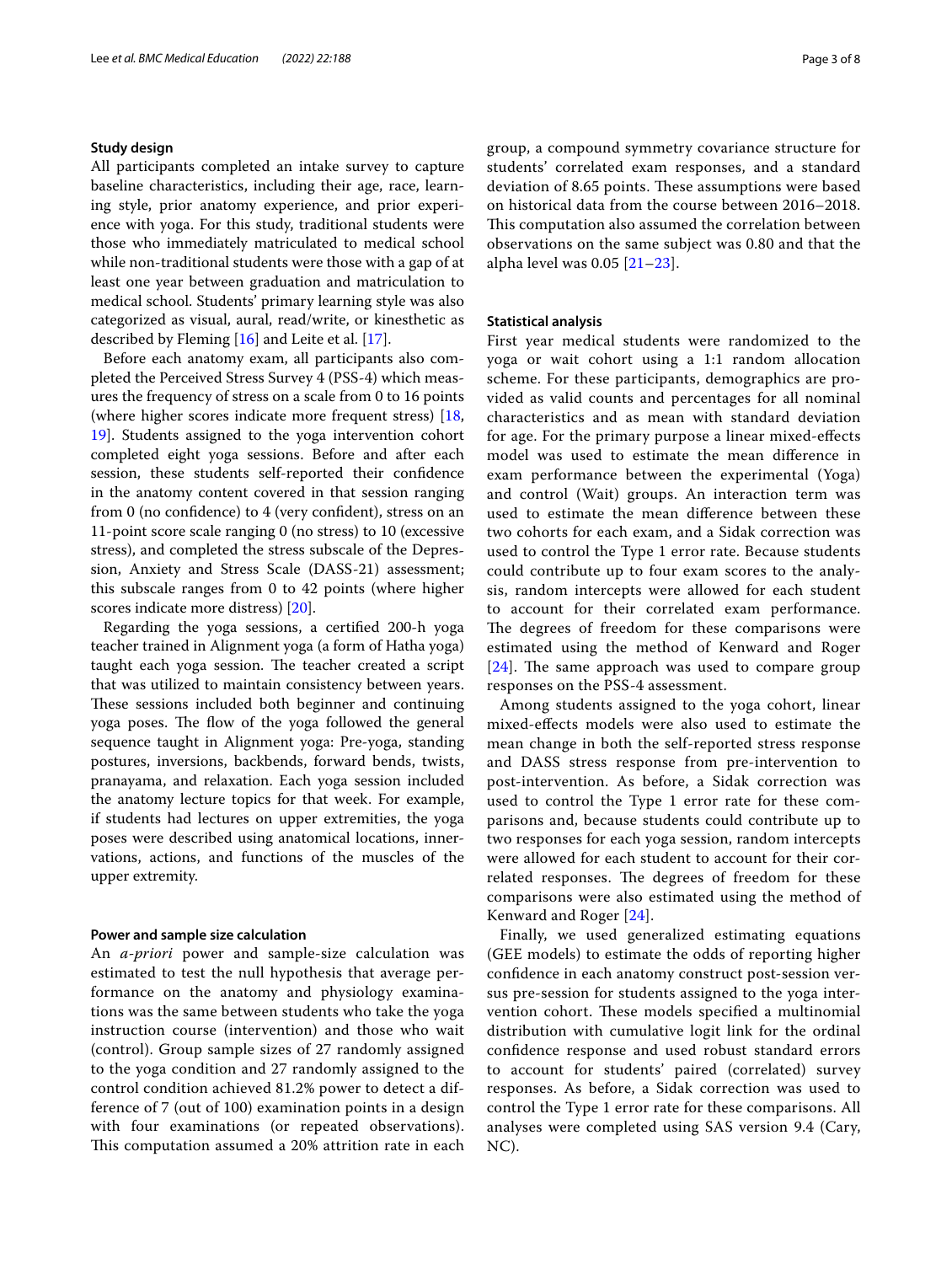# **Results**

Out of all 335 students eligible to participate in the study, 64 of the eligible students (19%) volunteered. This exceeded enrollment expectations with 32 (50%) participants assigned to the control (Wait) condition and 32 (50%) students assigned to the intervention (Yoga) condition. The average age was  $24.6$  (SD=2.1) years. Most students identifed as female (84%) and half identifed as White (50%). Nearly all students were non-traditional students (84%), and most previously studied anatomy  $(64%)$ . The majority of participants identified their learning style as multimodal (77%). Most students descibed their learning style as kinesthetic (77%), reading-oriented (59%), or visual-oriented (50%). Few participants identifed their learning style as auditory (28%). Finally, the majority of students reported prior yoga experience (78%), which on sensitivity analysis did not afect exam performance between the two groups  $(p=0.28)$ . See Table [1](#page-3-0).

With this sample, there were no signifcant diferences in exam performance between the experimental (overall  $M = 85.34$ ,  $SE = 1.21$ ) and control (overall  $M = 86.48$ ,  $SE = 1.21$ ) groups for any of the four examinations (all  $p > 0.05$ ) (Fig. [1\)](#page-4-0). Additionally, there was no significant diference in the PSS-4 perceived stress score between the experimental (overall  $M=4.97$ ,  $SE=0.39$ ) and control (overall  $M=4.99$ ,  $SE=0.40$ ) groups prior to any of the four examinations (all  $p > 0.05$ )(Fig. [2\)](#page-4-1).

However, among students assigned to the yoga cohort, self-reported stress levels signifcantly declined after each yoga session (all  $p < 0.05$ ) and most DASS stress responses also declined (Table [2\)](#page-5-0). Among students in the yoga cohort, confdence in anatomy knowledge was signifcantly higher after sessions focusing on the back (*OR*=4.20; *p*=0.002), upper extremity (*OR*=2.66; *p*=0.03), head and neck (*OR*=18.38; *p*=0.002), and abdomen and pelvis (*OR*=2.49; *p*=0.049) (Table [3\)](#page-5-1).

# **Discussion**

In 2014, the Association of American Medical Colleges (AAMC) found that medical students identifying higher levels of stress were more likely to be female, under-represented in medicine, Asian, sexual minorities, and those identifying as frst generation in college [\[25](#page-7-23)]. Signifcantly more females participated in this study, which may be a reflection for those higher stress levels. The other identifers are limited in this study either by the demographic make-up of the student body or not being asked in the study demographics. Additionally, this study enrolled more non-traditional students and those whose learning styles were multimodal. Although learning styles have been determined to not be correlated with anatomy

<span id="page-3-0"></span>**Table 1** Participant characteristics

|                                    | Group         |               |                    |
|------------------------------------|---------------|---------------|--------------------|
|                                    | Wait $(n=32)$ | Yoga $(n=32)$ | Total ( $N = 64$ ) |
| Mean age (SD)                      | 24.3(1.7)     | 24.9(2.5)     | 24.6(2.1)          |
| Sex                                |               |               |                    |
| Female                             | 27 (84.4%)    | 27 (84.4%)    | 54 (84.4%)         |
| Male                               | 5(15.6%)      | 5 (15.6%)     | 10 (15.6%)         |
| Race                               |               |               |                    |
| White                              | 16 (50%)      | 16 (50%)      | 32 (50%)           |
| Black                              | $2(6.3\%)$    | 5(15.6%)      | 7 (10.9%)          |
| Asian                              | 12 (37.5%)    | 7 (21.9%)     | 19 (29.7%)         |
| Hispanic                           | $1(3.1\%)$    | $0(0\%)$      | $1(1.6\%)$         |
| Middle Eastern                     | $0(0\%)$      | 2(6.3%)       | $2(3.1\%)$         |
| Multiracial                        | $1(3.1\%)$    | 2(6.3%)       | 3(4.7%)            |
| <b>Traditional Medical Student</b> |               |               |                    |
| No                                 | 27 (84.4%)    | 26 (81.3%)    | 53 (82.8%)         |
| Yes                                | 5 (15.6%)     | 6 (18.8%)     | 11 (17.2%)         |
| Prior Anatomy Experience           |               |               |                    |
| <b>No</b>                          | 10 (31.3%)    | 13 (40.6%)    | 23 (35.9%)         |
| Yes                                | 22 (68.8%)    | 19 (59.4%)    | 41 (64.1%)         |
| Learning Style                     |               |               |                    |
| Visual                             | 17 (53.1%)    | 15 (46.9%)    | 32 (50%)           |
| Auditory                           | 10 (31.3%)    | 8 (25%)       | 18 (28.1%)         |
| Reading                            | 19 (59.4%)    | 19 (59.4%)    | 38 (59.4%)         |
| Kinesthetic                        | 23 (71.9%)    | 26 (81.3%)    | 49 (76.6%)         |
| Multimodal                         | 26 (81.3%)    | 23 (71.9%)    | 49 (76.6%)         |
| Yoga level                         |               |               |                    |
| New                                | 6(18.8%)      | 8 (25%)       | 14 (21.9%)         |
| Beginner                           | 8 (25%)       | 6(18.8%)      | 14 (21.9%)         |
| Continuing                         | 6(18.8%)      | 10 (31.3%)    | 16 (25%)           |
| Intermediate                       | $9(28.1\%)$   | 7 (21.9%)     | 16 (25%)           |
| Expert                             | $3(9.4\%)$    | $1(3.1\%)$    | $4(6.3\%)$         |

performance [[15\]](#page-7-14), this identifer was included in the demographics because medical students still believe that learning styles impact academic performance. This is reflected by the disproportionate number of study volunteers identifying with kinesthetic learning. Although, not a purpose of this study, medical educators may want to consider what additional resources these groups may need to help them succeed in their education and help diversify the physician work-force. This may include helping medical students recognize that they should not focus on learning style, but rather specifc strategies to learn material.

Similar to other studies  $[26-28]$  $[26-28]$  $[26-28]$ , this study also found yoga lowers stress levels in health professionals (i.e., medical students) acutely. However, the stress reduction did not appear to be long-term as stress levels the day before the exam were comparable between the two groups. It is difficult to discern whether this is due to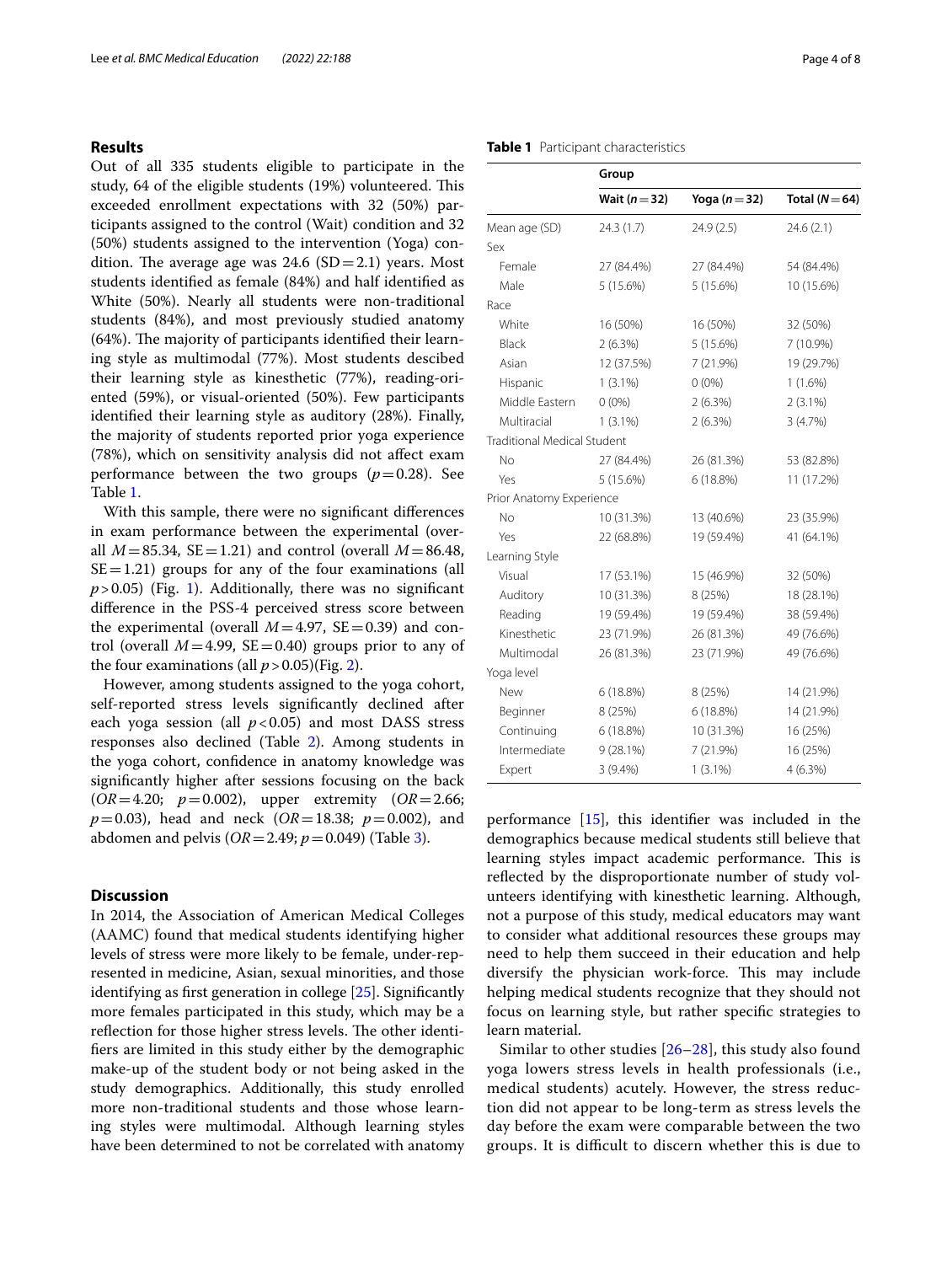

<span id="page-4-0"></span>

<span id="page-4-1"></span>the addition of a learning component to the yoga sessions, the fact that sessions were not weekly in order to sync with the anatomy lectures, or because the amount of stress before an exam (i.e., when the comparison surveys between wait and control were administered) were similar between both groups regardless of intervention. In the future, a survey to compare stress levels at a neutral time may be benefcial to further elucidate this issue. This means that if yoga were to be used as a learning tool the stress benefts would not be lost.

The objective measure of tests scores were not statistically significant between the two groups. This is not surprising as the anatomy exams include non-yoga anatomy concepts, so many questions would not have been reviewed in the yoga session. Sensitivity analyses revealed that the two groups were comparable on individual MSK related test questions. This may account for the difference in fndings from McCulloch, et. al [\[12](#page-7-11)] as they created a pre- and post-test regarding the material they taught in their yoga/pilates session. This study is more reflective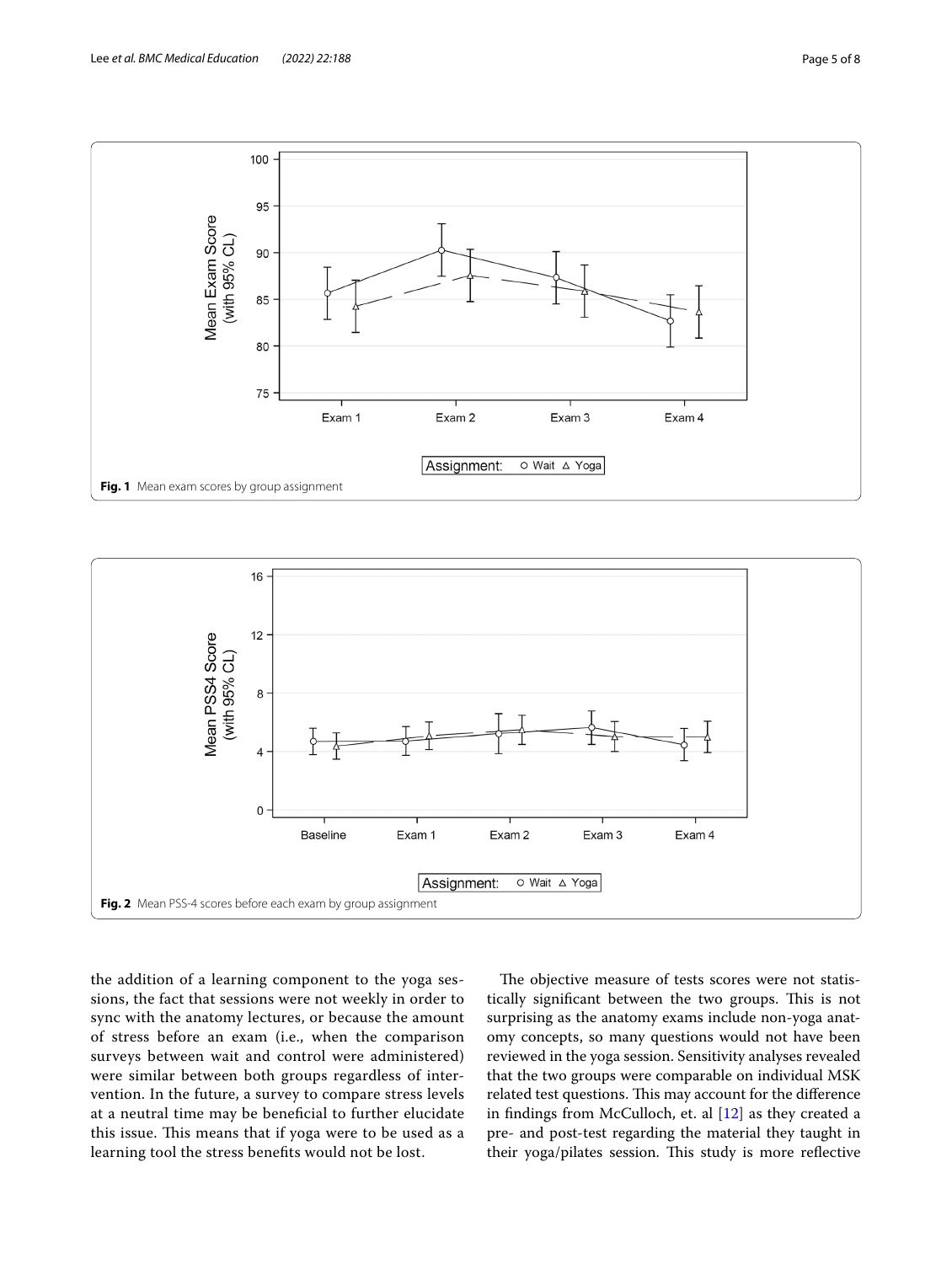<span id="page-5-0"></span>

| <b>Table 2</b> Self-reported stress and DASS scores among students assigned to the yoga intervention cohort |  |  |  |
|-------------------------------------------------------------------------------------------------------------|--|--|--|
|-------------------------------------------------------------------------------------------------------------|--|--|--|

|               | Valid S | Pre-Session (SD) | Post-Session (SD) | <b>Mean Difference</b><br>(95% CI) | P    |
|---------------|---------|------------------|-------------------|------------------------------------|------|
| <b>Stress</b> |         |                  |                   |                                    |      |
| Session 1     | 58      | 4.34(2.16)       | 2.59(1.66)        | $-1.76$ ( $-2.61$ to $-0.91$ )     | .002 |
| Session 2     | 57      | 4.79(2.27)       | 3.11(2.11)        | $-1.53$ ( $-2.32$ to $-0.73$ )     | .002 |
| Session 3     | 52      | 5.11(2.03)       | 3.12(1.67)        | $-1.94$ ( $-2.84$ to $-1.04$ )     | .002 |
| Session 4     | 45      | 5.43(2.31)       | 3.63(2.34)        | $-2.05$ ( $-3.16$ to $-0.94$ )     | .002 |
| Session 5     | 49      | 3.00(2.06)       | 1.78(1.28)        | $-0.88$ ( $-1.61$ to $-0.15$ )     | .01  |
| Session 6     | 46      | 3.87(2.36)       | 2.57(2.00)        | $-1.15$ ( $-1.85$ to $-0.45$ )     | .002 |
| Session 7     | 40      | 4.19(2.69)       | 2.63(2.34)        | $-1.53$ ( $-2.49$ to $-0.57$ )     | .002 |
| Session 8     | 37      | 4.84(2.73)       | 3.11(2.32)        | $-1.77$ ( $-3.12$ to $-0.42$ )     | .01  |
| <b>DASS</b>   |         |                  |                   |                                    |      |
| Session 1     | 58      | 13.38 (6.35)     | 8.00(5.63)        | $-5.38$ ( $-8.64$ to $-2.12$ )     | .002 |
| Session 2     | 57      | 14.00 (8.77)     | 7.79 (8.39)       | $-5.86$ ( $-9.01$ to $-2.70$ )     | .002 |
| Session 3     | 52      | 12.74 (7.73)     | 6.92(7.08)        | $-6.02$ ( $-10.05$ to $-2.00$ )    | .002 |
| Session 4     | 45      | 15.91 (10.33)    | 9.45(9.92)        | $-6.65$ ( $-12.51$ to $-0.78$ )    | .02  |
| Session 5     | 49      | 9.00(8.91)       | 3.48(4.01)        | $-3.72$ ( $-6.65$ to $-0.78$ )     | .01  |
| Session 6     | 47      | 13.25 (10.90)    | 6.78(7.50)        | $-6.51$ ( $-11.59$ to $-1.43$ )    | .01  |
| Session 7     | 40      | 14.10 (12.94)    | 9.37 (10.96)      | $-4.55$ ( $-9.43$ to 0.33)         | .08  |
| Session 8     | 37      | 18.63 (13.53)    | 11.22 (11.90)     | $-6.96$ ( $-15.24$ to 1.32)        | .16  |
|               |         |                  |                   |                                    |      |

Valid S = Number of surveys used for the analysis. Confidence limits and significance values are adjusted using a Sidak correction. Sessions 1 = Back; 2 = Upper Extremity; 3 = Head and Neck; 4 = Thorax; 5 = Abdomen and Pelvis; 6 = Lower Extremity; 7 = Ascending and Descending Pathways; 8 = Cerebellum and Vestibular System

<span id="page-5-1"></span>**Table 3** Odds of higher confidence post-intervention versus pre-intervention for the yoga group

|           | Valid S | <b>Odds Ratio</b><br>(95% CI) | Р    |
|-----------|---------|-------------------------------|------|
| Session 1 | 58      | $4.20(1.45 - 12.10)$          | .002 |
| Session 2 | 57      | $2.66(1.06 - 6.73)$           | .03  |
| Session 3 | 52      | $18.38(3.07 - 110.00)$        | .002 |
| Session 4 | 45      | $1.84(0.86 - 3.97)$           | .31  |
| Session 5 | 49      | $2.49(1.002 - 6.20)$          | .049 |
| Session 6 | 47      | $2.17(0.91 - 5.19)$           | .14  |
| Session 7 | 40      | $2.48(0.99 - 6.13)$           | .052 |
| Session 8 | 37      | $2.66(0.70 - 10.12)$          | .45  |

S=Number of surveys used for the analysis. Confdence limits and signifcance values are adjusted using a Sidak correction. Sessions:  $1 =$ Back;  $2 =$ Upper Extremity;  $3 =$  Head and Neck;  $4 =$ Thorax;  $5 =$ Abdomen and Pelvis;  $6 =$ Lower Extremity;  $7 =$  Ascending and Descending Pathways; 8 = Cerebellum and Vestibular System

of standardized testing that is more common in medical training. In addressing student concerns regarding using yoga class to perform better on exams, this study fnds yoga class to not be efective for increasing exam scores compared to normal anatomy study material, but particpants in the experimental group did not score lower than in the control group, meaning that yoga class did not detract from study time. The combination of yoga (with

or without an educational component) decreasing stress and not detracting from study time means that yoga should not be dropped from consideration as efective wellness curriculum continues to be explored.

The 7% difference in exams is a large difference. The study was created with two participant targets in mind. Because of randomization, 54 partcipants was the minimum number for study feasibility and statisical signifcance, but required exams between the two groups to vary by 7%. For a 5% diference in exams, 100 participants was needed. The study was on track to achieve the 100 participant target until the COVID-19 pandemic and subsequent changes to the Stritch curriculum (which included converting from two years of preclinical studies to one and a half years of preclinical studies). As these changes dramatically alter the number of yoga sessions and study consistency, it was determined that the minimum target was reached and to conclude participant enrollment.

Subjective measures indicate that students felt more confdent in their anatomy knowledge by attending the yoga sessions, especially in the early sessions (sessions 1–3 and 5). This is consistent with findings from other studies using yoga to teach anatomy [\[12](#page-7-11), [13\]](#page-7-12). Future studies may consider looking into if this translates to other areas of medical performance that are not specifcally related to exams, such a confdence with performing a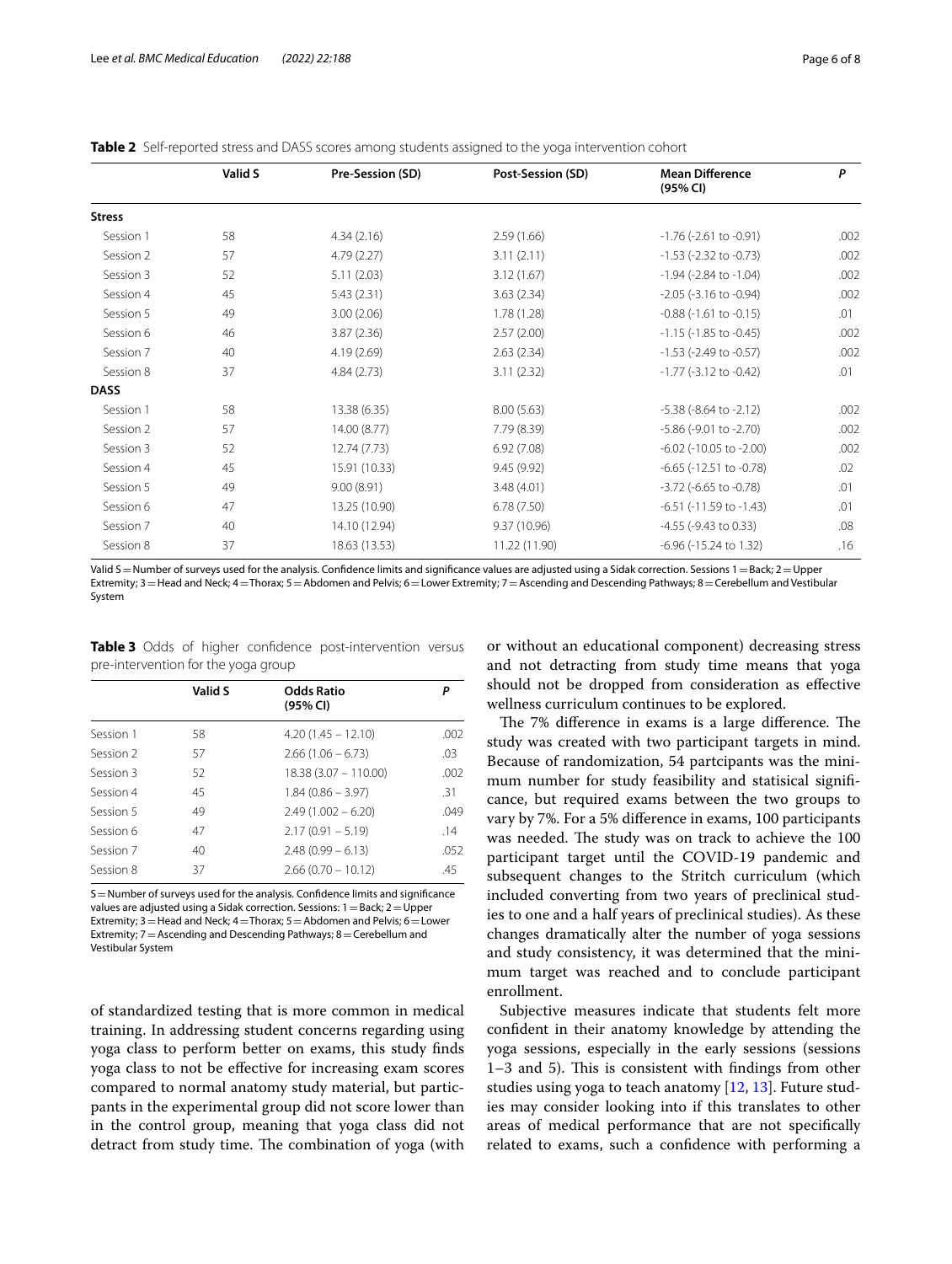musculoskeletal exam, diagnosing musculoskeletal issues, or recommending musculoskeletal exercises to patients, especially as these topics would have more direct patient care impact as opposed to an exam and was identifed by students as potentially being a motivator for attendance.

There was a low participation percentage in the study. Only 19% of eligible students enrolled. In practice, this replicates real life as not all students are interested in participating in wellness curriculums [\[12,](#page-7-11) [14](#page-7-13)]. Additionally, despite offering the same yoga sessions in the spring semester to the wait group, of the 32 participants assigned to wait for yoga instruction group only one student attended the spring sessions. Possible reasons for non-attendance include competing demands and low availability, feelings of needing to spend more time studying for other courses, and feeling like more personal time was needed. This highlights the fact that medical students desire a direct efect on their course/exam performance from activities that are adjuncts or supplemental to their routine curriculum.

Limitations of the study include the fact that the valid S (number of surveys used) decreased as the sessions progressed. This is due to students in the experimental group not attending sessions (either due to illness or forgetting about the session), attending the session but forgetting to complete the survey(s), and not attending sessions after a certain time due to conficting demands/changes in personal schedules. Missing one session accounts for almost 50% of covered yoga material for the corresponding exam. With respect to surveys, those in the wait group were more likely to miss a survey. This shows that maintaining engagement with the wait group was difficult. In an attempt to address this, we used mixed-efects models that capitalize on all available data (rather than data solely from students who completed all study activities).

# **Conclusion**

Medical students, especially those identifying as kinesthetic learners, are yearning for teaching styles other than traditional lectures. These students need to be informed that more high yield resources exist that are not connected to learning style [\[15](#page-7-14)]. Looking at the bigger picture of medical education, additional attempts to help medical students recognize that although 1 h / week of yoga may not directly improve anatomy course test scores, there are still multiple benefts that they can gain from participating. These benefits include decreasing stress levels (both by self-reported levels and measured objectively via a modifed DASS21) and improved subjective feelings of knowledge and comfort with anatomy material. This attempt should be extended to other wellness curriculum where students feel loss of productivity, poor buy-in, or lack of direct impact to testing scenarios.

Considerations for the future may be comparing an in-person yoga session focusing on anatomy terminology with that of a pre-recorded yoga session that students can repeat and review the anatomy related to yoga at their own pace. Additionally, medical schools will need to invest more than a few sessions of yoga to the anatomy topic to see a change in anatomy test scores.

#### **Abbreviations**

DASS: Depression, Anxiety and Stress Scale; PSS-4: Perceived Stress Survey 4.

#### **Acknowledgements**

We would like to that the Stritch School of Medicine Department of Anatomy and Office of Student Life for assisting us in coordinating the research at the School of Medicine.

#### **Disclosure**

This topic was presented as a virtual poster at the International Congress on Integrative Medicine and Health, May 2020.

#### **Authors' contributions**

ECL, WA, and NS wrote the main manuscript text. AH worked on data acquisition and organization. WA analyzed the data and prepared figures and tables. All authors reviewed and edited the manuscript. ECL and KL created the study design and study implementation. The author(s) read and approved the fnal manuscript.

#### **Funding**

The authors declare that they have no funding.

#### **Availability of data and materials**

The datasets generated during and/or analyzed during the current study are available from the corresponding author on reasonable request as institutional policy dictates that a data use agreement with Loyola will need to be signed to share the data.

#### **Declarations**

#### **Ethics approval and consent to participate**

This study received ethics approval by the Loyola University Chicago Health Sciences Campus (LUHCHSC) Institutional Review Board (IRB), IRB Number 210920072618. The research study was performed in accordance with the relevant guidelines and regulations of the LUCHSC IRB. All participants were provided with information regarding the study and allowed to ask questions. All participants were informed that participation was voluntary and that results may be published with anonymized information.

All participants provided written informed consent before participating in any study activities.

### **Consent for publication**

No images, videos, or details relating to an individual person were used in this manuscript.

#### **Competing interests**

The authors declare that they have no competing interests.

#### **Author details**

<sup>1</sup> Department of Family Medicine, Loyola University Medical Center, 2160 South First Avenue, Maywood, IL 60153, USA. <sup>2</sup>MacNeal Family Medicine Residency, 3231 S. Euclid Ave. 5th Floor, Berwyn, IL 60402, USA. <sup>3</sup> Loyola University Chicago Stritch School of Medicine, 2160 South First Avenue, Maywood, IL 60153, USA. 4Department of Medical Education, Loyola University Chicago Stritch School of Medicine, 2160 South First Avenue, Maywood, IL 60153, USA.